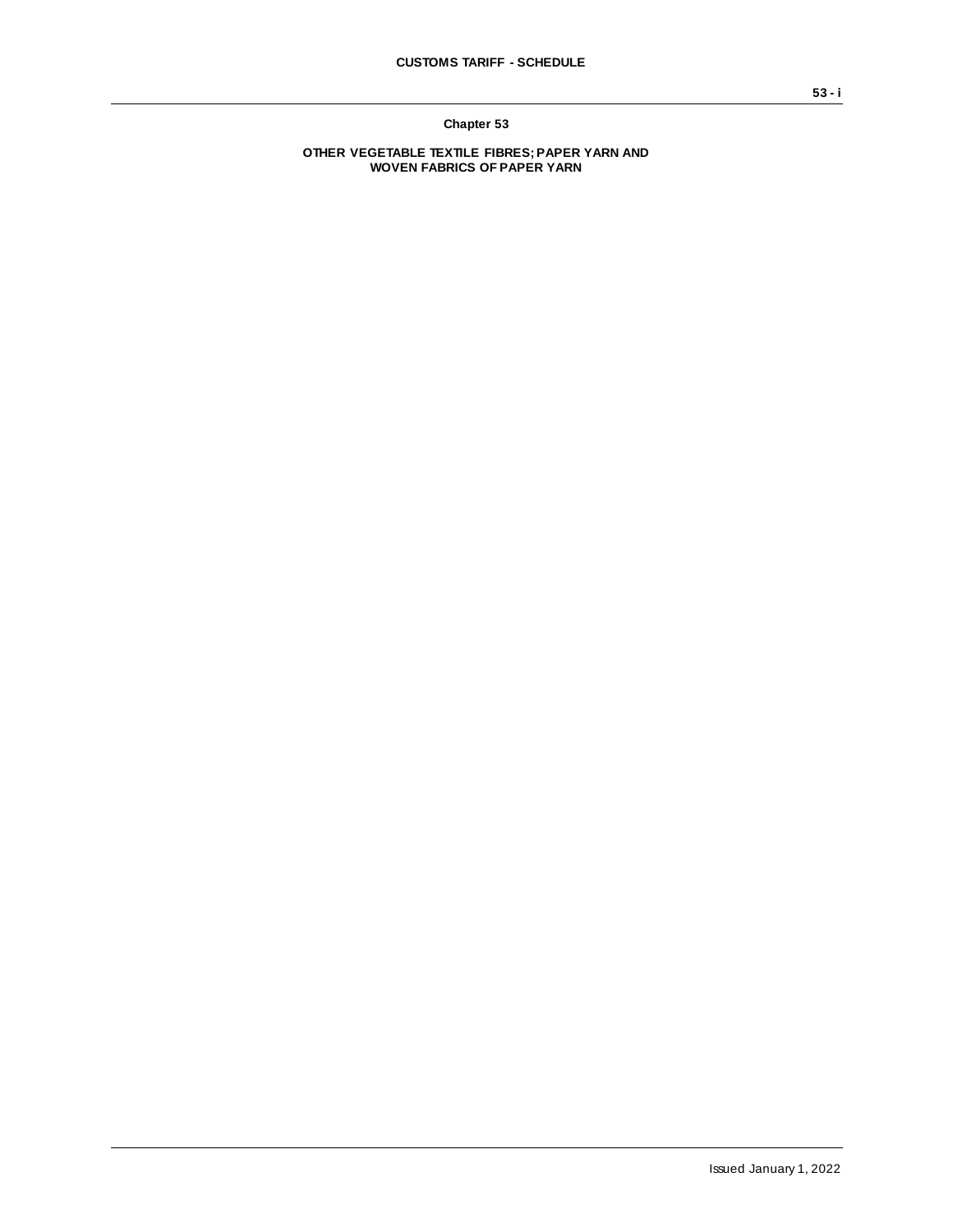## **CUSTOMS TARIFF - SCHEDULE**

| <b>Tariff</b><br>Item   | SS | <b>Description of Goods</b>                                                                                                                                                              | Unit of<br>Meas. | <b>MFN</b><br>Tariff | <b>Applicable</b><br><b>Preferential Tariffs</b>                                                                      |
|-------------------------|----|------------------------------------------------------------------------------------------------------------------------------------------------------------------------------------------|------------------|----------------------|-----------------------------------------------------------------------------------------------------------------------|
| 53.01                   |    | Flax, raw or processed but not spun; flax tow and waste (including yarn<br>waste and garnetted stock).                                                                                   |                  |                      |                                                                                                                       |
|                         |    | 5301.10.00 00 - Flax, raw or retted                                                                                                                                                      | <b>KGM</b>       | Free                 | LDCT, GPT, UST, MXT,<br>CIAT, CT, CRT, IT, NT,<br>SLT, PT, COLT, JT, PAT,<br>HNT, KRT, CEUT, UAT,<br>CPTPT, UKT: Free |
|                         |    | -Flax, broken, scutched, hackled or otherwise processed, but not spun:                                                                                                                   |                  |                      |                                                                                                                       |
|                         |    | 5301.21.00 00 - - Broken or scutched                                                                                                                                                     | KGM              | Free                 | LDCT, GPT, UST, MXT,<br>CIAT, CT, CRT, IT, NT,<br>SLT, PT, COLT, JT, PAT,<br>HNT, KRT, CEUT, UAT,<br>CPTPT, UKT: Free |
| 5301.29.00 00 - - Other |    |                                                                                                                                                                                          | KGM              | Free                 | LDCT, GPT, UST, MXT,<br>CIAT, CT, CRT, IT, NT,<br>SLT, PT, COLT, JT, PAT,<br>HNT, KRT, CEUT, UAT,<br>CPTPT, UKT: Free |
|                         |    | 5301.30.00 00 - Flax tow and waste                                                                                                                                                       | <b>KGM</b>       | Free                 | LDCT, GPT, UST, MXT,<br>CIAT, CT, CRT, IT, NT,<br>SLT, PT, COLT, JT, PAT,<br>HNT, KRT, CEUT, UAT,<br>CPTPT, UKT: Free |
| 53.02                   |    | True hemp (Cannabis sativa L.), raw or processed but not spun; tow and<br>waste of true hemp (including yarn waste and garnetted stock).                                                 |                  |                      |                                                                                                                       |
|                         |    | 5302.10.00 00 - True hemp, raw or retted                                                                                                                                                 | KGM              | Free                 | LDCT, GPT, UST, MXT,<br>CIAT, CT, CRT, IT, NT,<br>SLT, PT, COLT, JT, PAT,<br>HNT, KRT, CEUT, UAT,<br>CPTPT, UKT: Free |
| 5302.90.00 00 -Other    |    |                                                                                                                                                                                          | <b>KGM</b>       | Free                 | LDCT, GPT, UST, MXT,<br>CIAT, CT, CRT, IT, NT,<br>SLT, PT, COLT, JT, PAT,<br>HNT, KRT, CEUT, UAT,<br>CPTPT, UKT: Free |
| 53.03                   |    | Jute and other textile bast fibres (excluding flax, true hemp and ramie),<br>raw or processed but not spun; tow and waste of these fibres (including<br>yarn waste and garnetted stock). |                  |                      |                                                                                                                       |
|                         |    | 5303.10.00 00 -Jute and other textile bast fibres, raw or retted                                                                                                                         | KGM              | Free                 | LDCT, GPT, UST, MXT,<br>CIAT, CT, CRT, IT, NT,<br>SLT, PT, COLT, JT, PAT,<br>HNT, KRT, CEUT, UAT,<br>CPTPT, UKT: Free |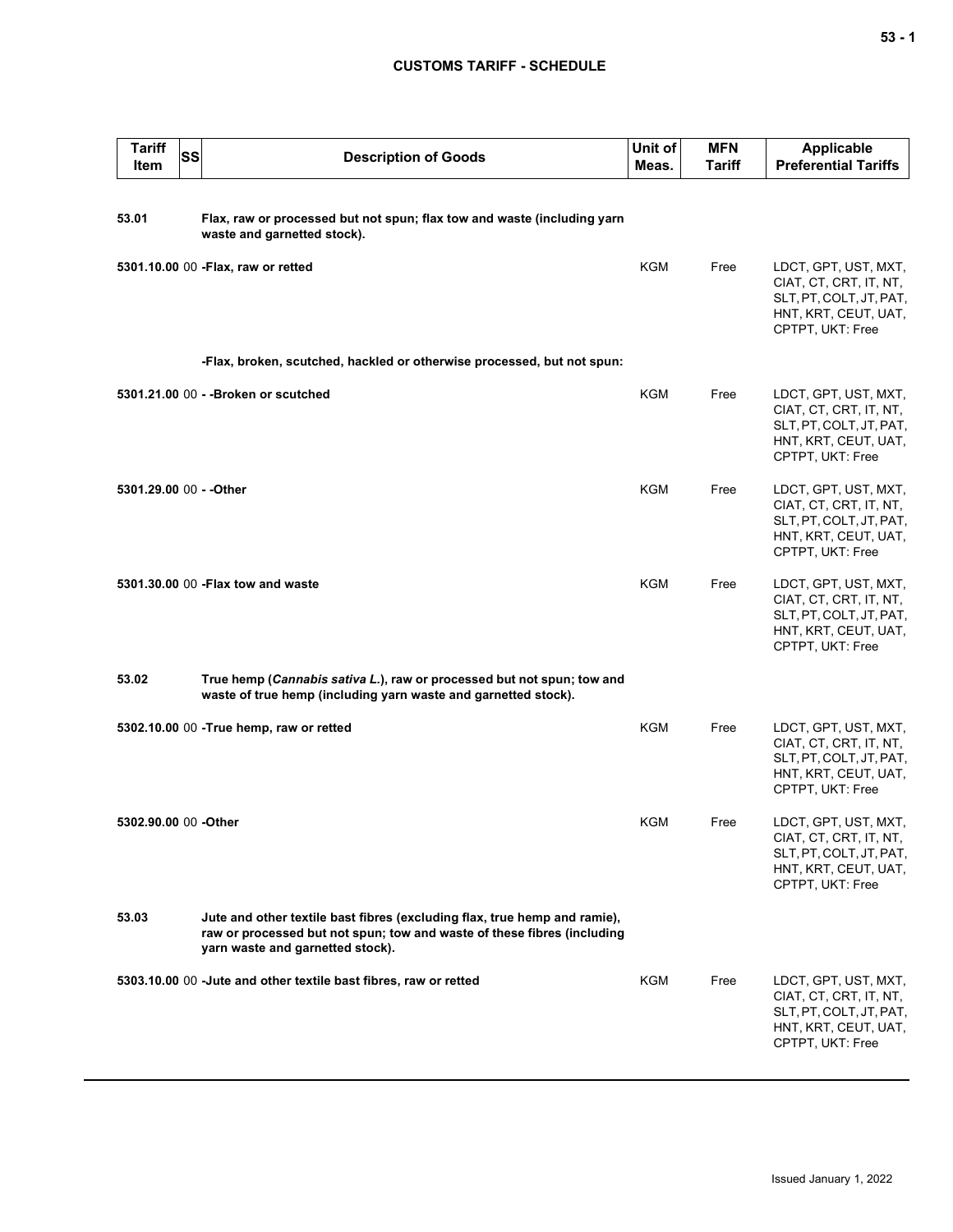| <b>Tariff</b><br>Item | SS | <b>Description of Goods</b>                                                                                                                                                                                                                                              | Unit of<br>Meas. | <b>MFN</b><br>Tariff | <b>Applicable</b><br><b>Preferential Tariffs</b>                                                                      |
|-----------------------|----|--------------------------------------------------------------------------------------------------------------------------------------------------------------------------------------------------------------------------------------------------------------------------|------------------|----------------------|-----------------------------------------------------------------------------------------------------------------------|
| 5303.90.00 00 - Other |    |                                                                                                                                                                                                                                                                          | <b>KGM</b>       | Free                 | LDCT, GPT, UST, MXT,<br>CIAT, CT, CRT, IT, NT,<br>SLT, PT, COLT, JT, PAT,<br>HNT, KRT, CEUT, UAT,<br>CPTPT, UKT: Free |
|                       |    | 5305.00.00 00 Coconut, abaca (Manila hemp or Musa textilis Nee), ramie and other<br>vegetable textile fibres, not elsewhere specified or included, raw or<br>processed but not spun; tow, noils and waste of these fibres (including<br>yarn waste and garnetted stock). | KGM              | Free                 | LDCT, GPT, UST, MXT,<br>CIAT, CT, CRT, IT, NT,<br>SLT, PT, COLT, JT, PAT,<br>HNT, KRT, CEUT, UAT,<br>CPTPT, UKT: Free |
| 53.06                 |    | Flax yarn.                                                                                                                                                                                                                                                               |                  |                      |                                                                                                                       |
| 5306.10.00 00 -Single |    |                                                                                                                                                                                                                                                                          | KGM              | Free                 | LDCT, GPT, UST, MXT,<br>CIAT, CT, CRT, IT, NT,<br>SLT, PT, COLT, JT, PAT,<br>HNT, KRT, CEUT, UAT,<br>CPTPT, UKT: Free |
|                       |    | 5306.20.00 00 - Multiple (folded) or cabled                                                                                                                                                                                                                              | KGM              | Free                 | LDCT, GPT, UST, MXT,<br>CIAT, CT, CRT, IT, NT,<br>SLT, PT, COLT, JT, PAT,<br>HNT, KRT, CEUT, UAT,<br>CPTPT, UKT: Free |
| 53.07                 |    | Yarn of jute or of other textile bast fibres of heading 53.03.                                                                                                                                                                                                           |                  |                      |                                                                                                                       |
| 5307.10.00 00 -Single |    |                                                                                                                                                                                                                                                                          | KGM              | Free                 | LDCT, GPT, UST, MXT,<br>CIAT, CT, CRT, IT, NT,<br>SLT, PT, COLT, JT, PAT,<br>HNT, KRT, CEUT, UAT,<br>CPTPT, UKT: Free |
|                       |    | 5307.20.00 00 -Multiple (folded) or cabled                                                                                                                                                                                                                               | <b>KGM</b>       | Free                 | LDCT, GPT, UST, MXT,<br>CIAT, CT, CRT, IT, NT,<br>SLT, PT, COLT, JT, PAT,<br>HNT, KRT, CEUT, UAT,<br>CPTPT, UKT: Free |
| 53.08                 |    | Yarn of other vegetable textile fibres; paper yarn.                                                                                                                                                                                                                      |                  |                      |                                                                                                                       |
|                       |    | 5308.10.00 00 - Coir yarn                                                                                                                                                                                                                                                | <b>KGM</b>       | Free                 | LDCT, GPT, UST, MXT,<br>CIAT, CT, CRT, IT, NT,<br>SLT, PT, COLT, JT, PAT,<br>HNT, KRT, CEUT, UAT,<br>CPTPT, UKT: Free |
|                       |    | 5308.20.00 00 - True hemp yarn                                                                                                                                                                                                                                           | <b>KGM</b>       | Free                 | LDCT, GPT, UST, MXT,<br>CIAT, CT, CRT, IT, NT,<br>SLT, PT, COLT, JT, PAT,<br>HNT, KRT, CEUT, UAT,<br>CPTPT, UKT: Free |